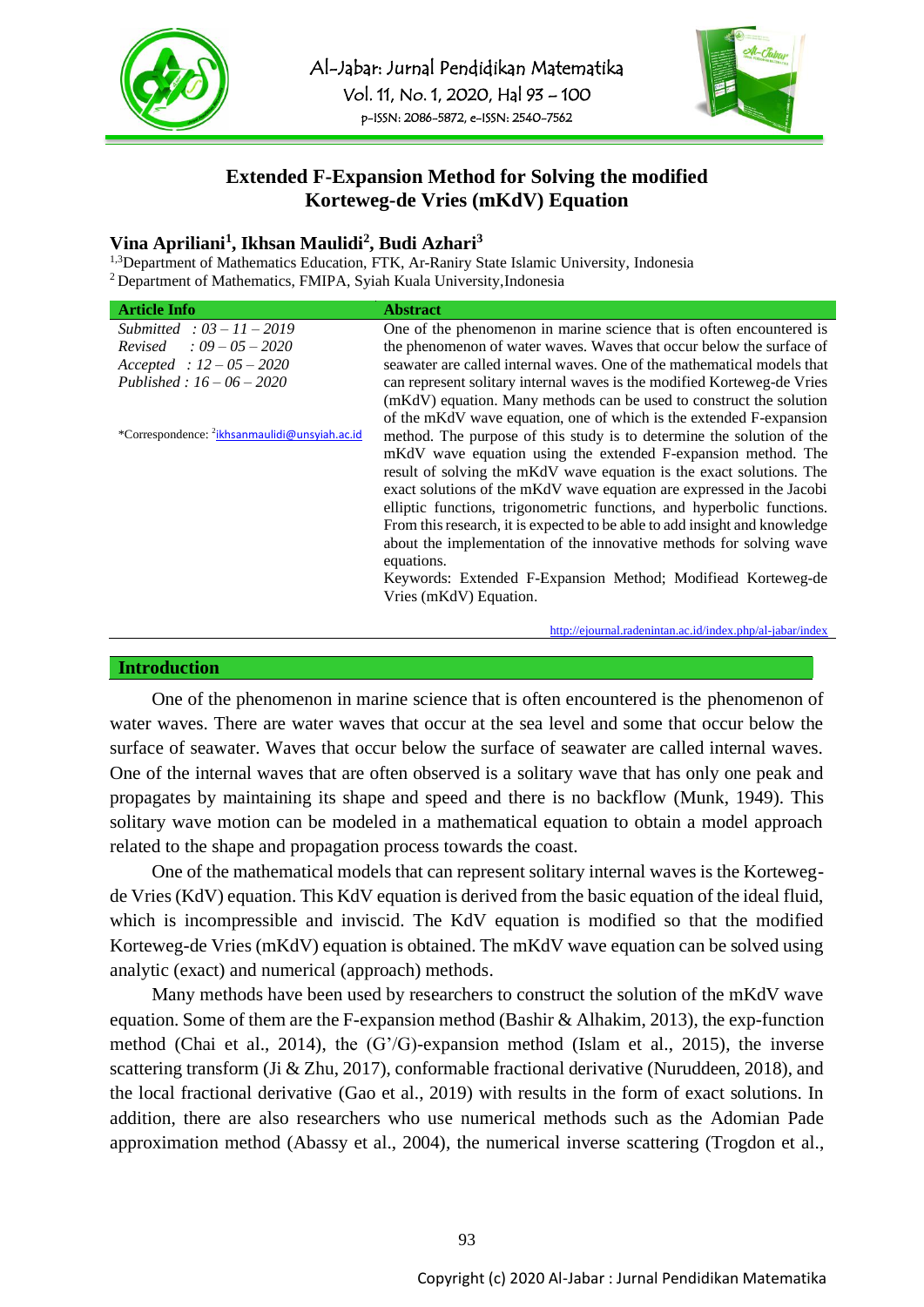2012), differential quadrature method (Başhan et al., 2016), and a lumped Galerkin method based on cubic B-spline interpolation functions (Ak et al., 2017).

The extended F-expansion method is the development of the F-expansion method by providing additional variables to the solution. This method can be used to solve the problem of nonlinear differential equations in a simple way and produces an exact solutions. This method has been used to solve the modified KdV-KP equation (Al-Fhaid, 2012), the Kudryashov-Sinelshchikov equation (Zhao, 2013), a higher-order wave equation of KdV type (He et al., 2013), the Fourth Order Boussinesq equation (Apriliani, 2015), the Drinfel'd-Sokolov-Wilson (DSW) equation and the Burgers equation (Akbar & Ali, 2017), the Benney-Luke equation and the Phi-4 equation (Islam, Khan, et al., 2017), the MEE circular rod equation and the ZKBBM equation (Islam, Akbar, et al., 2017), nonlinear Klein-Gordon equation (Islam et al., 2018), and the space-time fractional cubic Schrodinger equation (Pandir & Duzgun, 2019).

From the description above, the research related to solving the wave equation is very important to be studied at this time. When the exact solution exists, it can help to understand the dynamic process of the wave equation being modeled. Previous research has not examined the method of extended F-expansion to determine the exact solution of the mKdV wave equation. Therefore, we are interested to study the exact solution of the mKdV wave equation using the extended F-expansion method.

## **the Research Methods**

The data used in this study are secondary data in the form of the modified Korteweg-de Vries (mKdV) equation. The method used is the extended F-expansion method with the main procedure as follows (He et al., 2013):

#### **Step 1**

Consider a general nonlinear partial differential equations

 $\boldsymbol{F}$ 

$$
(u, u_x, u_t, u_{xx}, u_{xt}, \dots) = 0.
$$
 (1)

Using  $u(x,t) = U(\xi)$ ,  $\xi = x - ct$ , equation (1) can be written as a nonlinear ordinary differential equation

$$
F(U, U', U'', \dots) = 0,
$$
\n(2)

#### **Step 2**

Suppose the solution of equation (2) can be written as follows:

$$
U(\xi) = A_0 + \sum_{i=1}^{n} \left( A_i F^{i}(\xi) + B_i F^{-i}(\xi) \right),
$$
 (3)

where  $A_i, B_i$  ( $i = 1, 2, ... n$ ) are constants to be determined, *n* is a positive integer derived from the homogeneous balance principle, and  $F(\xi)$  satisfies the following equation:

$$
(F'(\xi))^2 = h_0 + h_1 F(\xi) + h_2 F^2(\xi) + h_3 F^3(\xi) + h_4 F^4(\xi),
$$
\n(4)

where  $h_0$ ,  $h_1$ ,  $h_2$ ,  $h_3$ , and  $h_4$  are constants.

Next, the both sides of equation (4) are differentiated to  $\xi$  once yield

$$
F''(\xi) = \frac{1}{2}h_1 + h_2F(\xi) + \frac{3}{2}h_3F^2(\xi) + 2h_4F^3(\xi).
$$
 (5)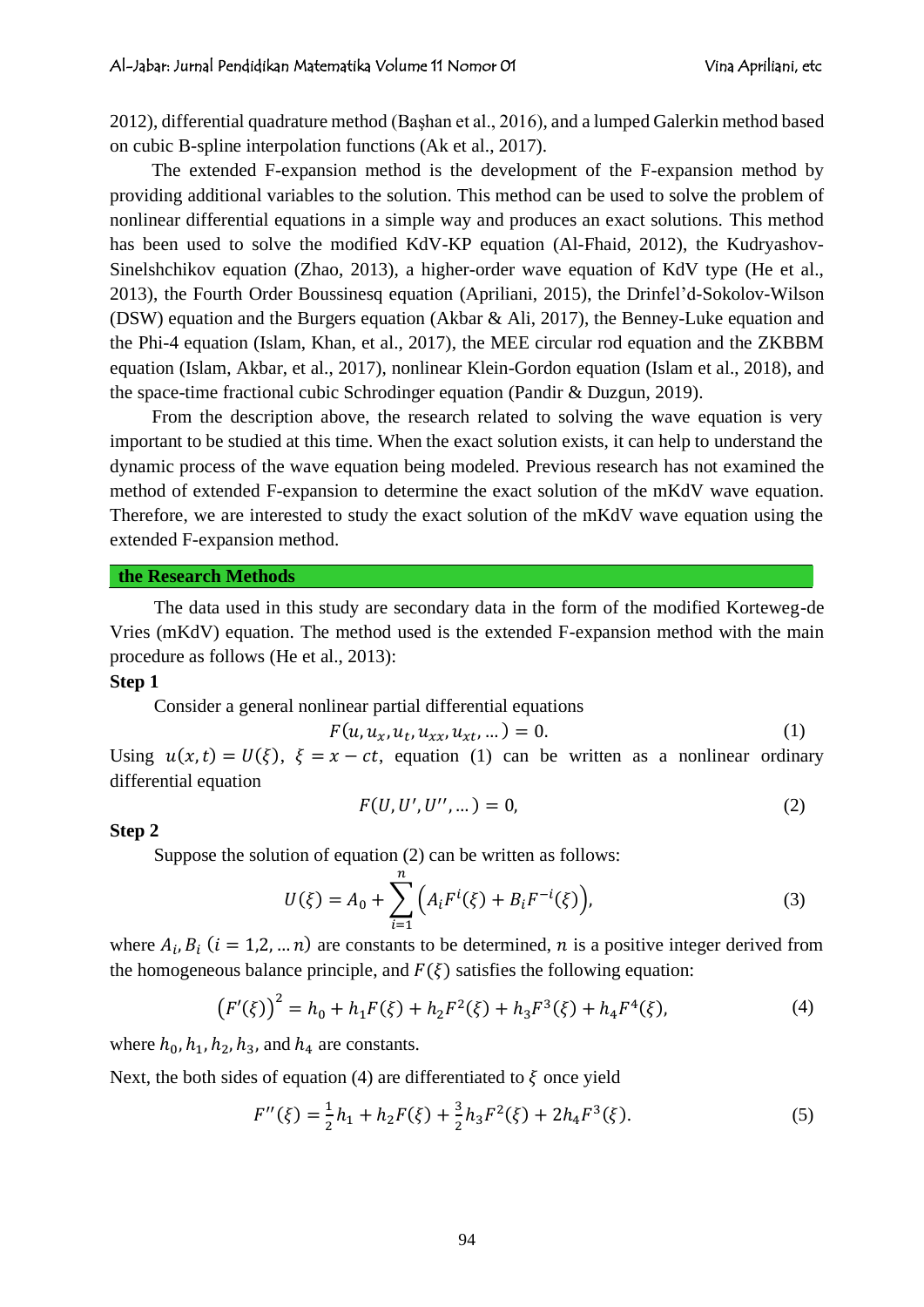## **Step 3**

Substituting equations (3), (4), and (5) into equation (2) and setting all the coefficients of  $F^{j}(\xi)$  (j = 0,1,2, ...) of the resulting equation to zero yield a set of nonlinear algebraic equation systems for  $A_0$ ,  $A_i$ , and  $B_i$   $(i = 1, 2, ..., n)$ .

## **Step 4**

Assuming that the constants  $A_0$ ,  $A_i$ , and  $B_i$  ( $i = 1, 2, ..., n$ ) can be obtained by solving the algebraic equation systems in step 3 then substituting these constants into equation (3) so that the explicit solutions of equation (1) are obtained which depends on the special conditions chosen for the  $h_0$ ,  $h_1$ ,  $h_2$ ,  $h_3$ , and  $h_4$ .

#### **the Results of the Research and the Discussion**

In this section, the extended F-expansion method is used to determine the exact solution of the mKdV equation (Chai et al., 2014):

$$
u_t + u^2 u_x + u_{xxx} = 0.
$$
 (6)

Equation (6) is a nonlinear partial differential equation. Based on step 1 of the extended Fexpansion method, equation (6) is transformed into a nonlinear ordinary differential equation. The transformations used are  $u(x,t) = U(\xi)$ ,  $\xi = x - ct$  so that we obtain

$$
-cU' + U^2U' + U''' = 0.
$$
 (7)

Integrating equation (7) once and setting all the integral constants as zero  $(k_1 = k_2 = 0)$  so that equation (6) has become a nonlinear ordinary differential equation

$$
-3cU + U^3 + 3U'' = 0.
$$
 (8)

From balancing  $U^3$  and  $U''$  in equation (8), we obtain  $n = 1$ . Based on step 2 of the extended Fexpansion method, the solution of equation (8) has the following form

$$
u(x,t) = U(\xi) = A_0 + A_1 F(\xi) + \frac{B_1}{F(\xi)}
$$
\n(9)

where  $A_0$ ,  $A_1$ , and  $B_1$  are constants to be determined and  $F(\xi)$  satisfies equations (4) and (5). Based on step 3 of the extended F-expansion method, equations (9), (4), and (5) are substituted into equation (8) yields

$$
A_0^3 + 6A_0A_1B_1 - 3cA_0 + \frac{3A_1h_1}{2} + \frac{3B_1h_3}{2} + \frac{B_1^3 + 6B_1h_0}{F^3(\xi)} + \frac{3A_0B_1^2 + \frac{9}{2}B_1h_1}{F^2(\xi)}
$$
  
+ 
$$
\frac{3A_0^2B_1 + 3A_1B_1^2 - 3cB_1 + 3B_1h_2}{F(\xi)} + [3A_0^2A_1 + 3A_1^2B_1 - 3cA_1 + 3A_1h_2]F(\xi)
$$
  
+ 
$$
[3A_0A_1^2 + \frac{9}{2}A_1h_3]F^2(\xi) + [A_1^3 + 6A_1h_4]F^3(\xi) = 0.
$$
 (10)

All the coefficients of  $F^{j}(\xi)$   $(j = -3, -2, ..., 2, 3)$  in equation (10) are set to zero so we obtain the following system of nonlinear algebraic equations:

$$
F^{-3}: B_1^3 + 6B_1h_0 = 0,
$$
  
\n
$$
F^{-2}: 3A_0B_1^2 + \frac{9}{2}B_1h_1 = 0,
$$
  
\n
$$
F^{-1}: 3A_0^2B_1 + 3A_1B_1^2 - 3cB_1 + 3B_1h_2 = 0,
$$
\n(11)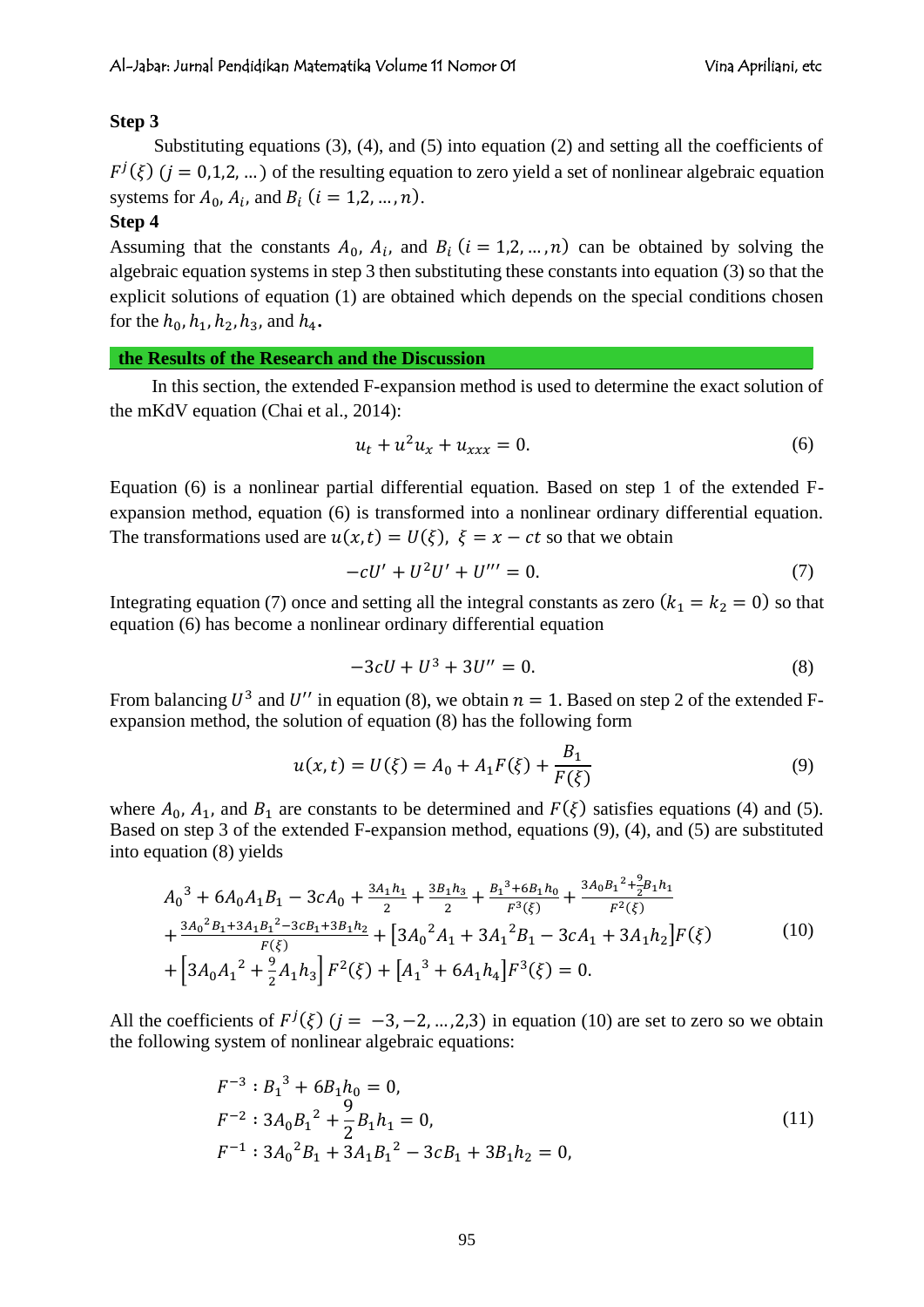$$
F^{0}: A_{0}^{3} + 6A_{0}A_{1}B_{1} - 3cA_{0} + \frac{3A_{1}h_{1}}{2} + \frac{3B_{1}h_{3}}{2} = 0,
$$
  
\n
$$
F: 3A_{0}^{2}A_{1} + 3A_{1}^{2}B_{1} - 3cA_{1} + 3A_{1}h_{2} = 0,
$$
  
\n
$$
F^{2}: 3A_{0}A_{1}^{2} + \frac{9}{2}A_{1}h_{3} = 0,
$$
  
\n
$$
F^{3}: A_{1}^{3} + 6A_{1}h_{4} = 0.
$$

Based on step 4 of the extended F-expansion method, equation (11) is solved using Maple software with the assumption  $h_1 = h_3 = 0$ . The results are obtained in Table 1.

|      |       | rable is life values of $H_0(H_1, H_2)$ c as the solution of Equation (11) |         |                         |
|------|-------|----------------------------------------------------------------------------|---------|-------------------------|
| Case | $A_0$ |                                                                            |         |                         |
|      |       | -6 $h_4$                                                                   |         | $h_2$                   |
|      |       | $-6h_4$                                                                    |         | $h_2$                   |
|      |       |                                                                            | $-6h_0$ | $h_2$                   |
|      |       |                                                                            | $-6h_0$ | $h_2$                   |
|      |       | $-6h_4$                                                                    | $-6h_0$ | $h_2 - 6\sqrt{h_0 h_4}$ |
|      |       | -6 $h_4$                                                                   | $-6h_0$ | $h_2 + 6\sqrt{h_0 h_4}$ |
|      |       | $-6h_4$                                                                    | $-6h_0$ | $h_2 + 6\sqrt{h_0 h_4}$ |
|      |       | $-6h_4$                                                                    | $-6h_0$ | $h_2 - 6\sqrt{h_0 h_4}$ |

|  | Table 1. The Values of $A_0$ , $A_1$ , $B_1$ , c as the Solution of Equation (11) |  |  |  |  |  |  |  |
|--|-----------------------------------------------------------------------------------|--|--|--|--|--|--|--|
|--|-----------------------------------------------------------------------------------|--|--|--|--|--|--|--|

The values of  $A_0$ ,  $A_1$ ,  $B_1$ , and  $c$  in Table 1 are substituted to equation (9) respectively so that the general solutions of equation (8) are obtained as shown in Table 2.

|                | Table 2. General Solutions of Equation (6)                                                                       |
|----------------|------------------------------------------------------------------------------------------------------------------|
| Case           | General Solutions of Equation (8)                                                                                |
|                | $u(x,t) = U(\xi) = \sqrt{-6h_4 F(\xi)}$ with $\xi = x - h_2 t$                                                   |
| 2              | $u(x,t) = U(\xi) = -\sqrt{-6h_4} F(\xi)$ with $\xi = x - h_2 t$                                                  |
| 3              | $u(x,t) = U(\xi) = \frac{\sqrt{-6h_0}}{F(\xi)}$ with $\xi = x - h_2 t$                                           |
| $\overline{4}$ | $u(x,t) = U(\xi) = \frac{-\sqrt{-6h_0}}{F(\xi)}$ with $\xi = x - h_2 t$                                          |
| 5              | $u(x,t) = U(\xi) = \sqrt{-6h_4} F(\xi) + \frac{\sqrt{-6h_0}}{F(\xi)}$ with $\xi = x - (h_2 - 6\sqrt{h_0h_4})t$   |
| 6              | $u(x,t) = U(\xi) = \sqrt{-6h_4} F(\xi) - \frac{\sqrt{-6h_0}}{F(\xi)}$ with $\xi = x + (h_2 - 6\sqrt{h_0h_4})t$   |
|                | $u(x,t) = U(\xi) = -\sqrt{-6h_4} F(\xi) + \frac{\sqrt{-6h_0}}{F(\xi)}$ with $\xi = x + (h_2 - 6\sqrt{h_0h_4})t$  |
| 8              | $u(x,t) = U(\xi) = -\sqrt{-6h_4} F(\xi) - \frac{\sqrt{-6h_0}}{F(\xi)}$ with $\xi = x - (h_2 - 6\sqrt{h_0 h_4})t$ |

|  | <b>Table 2. General Solutions of Equation (8)</b> |  |  |
|--|---------------------------------------------------|--|--|
|  |                                                   |  |  |

Assuming that  $h_1 = h_3 = 0$ , then equation (4) becomes

$$
(F'(\xi))^2 = h_0 + h_2 F^2(\xi) + h_4 F^4(\xi).
$$
 (12)

The solutions of equation (12) are given in Table 3. Many exact solutions of equation (6) can be obtained by substituting the values of  $h_0$ ,  $h_2$ ,  $h_4$  and the function  $F(\xi)$  in Table 3 to the general solutions in Table 2.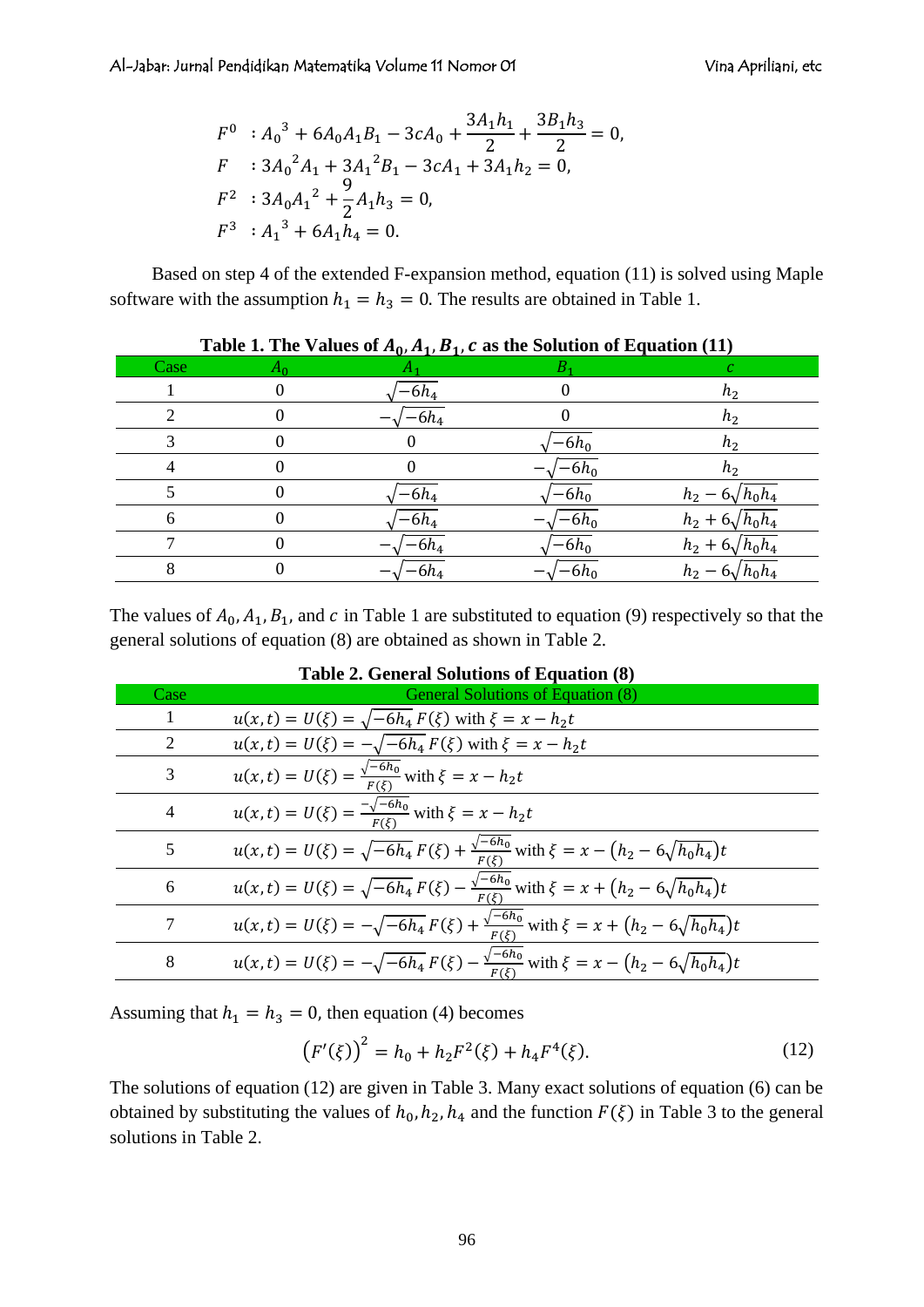| Case | ho             | $h_{2}$    | $h_4$          |                  |
|------|----------------|------------|----------------|------------------|
|      |                | $-(1+m^2)$ | m <sup>2</sup> | $\text{sn}\xi$   |
|      |                | $-(1+m^2)$ | m <sup>2</sup> | $\text{cd}\xi$   |
|      | $1 - m^2$      | $2m^2 - 1$ | $-m^2$         | $cn\xi$          |
|      | $m^2 - 1$      | $2 - m^2$  | $-1$           | $dn\xi$          |
|      | m <sup>2</sup> | $-(1+m^2)$ |                | $\text{ns}\xi$   |
| 6    | m <sup>2</sup> | $-(1+m^2)$ |                | $dc\xi$          |
|      | $-m^2$         | $2m^2 - 1$ | $1 - m^2$      | $nc\xi$          |
| 8    | $-1$           | $2 - m^2$  | $m^2 - 1$      | $\mathrm{nd}\xi$ |
| 9    |                | $2 - m^2$  | $1-m^2$        | $\text{sc}\xi$   |
| 10   |                | $2m^2 - 1$ | $-m^2(1-m^2)$  | $sd\xi$          |
| 11   | $1 - m^2$      | $2 - m^2$  |                | $cs\xi$          |
| 12   | $-m^2(1-m^2)$  | $2m^2 - 1$ |                | $ds\xi$          |

Table 3. Relations between the Coefficients  $(h_0, h_2, h_4)$  and  $F(\xi)$  in Equation (12)

Table 4. Jacobi Elliptic Functions Degenerate into Hyperbolic Functions when  $m \rightarrow 1$ 

| $\operatorname{sn}(\xi) \to \tanh(\xi)$ | $cn(\xi) \rightarrow sech(\xi)$               | $dn(\xi) \rightarrow sech(\xi)$         | $\operatorname{sc}(\xi) \to \sinh(\xi)$ |
|-----------------------------------------|-----------------------------------------------|-----------------------------------------|-----------------------------------------|
| $sd(\xi) \rightarrow sinh(\xi)$         | $cd(\xi) \rightarrow 1$                       | $\operatorname{ns}(\xi) \to \coth(\xi)$ | $nc(\xi) \rightarrow cosh(\xi)$         |
| $\mathrm{nd}(\xi) \to \cosh(\xi)$       | $\text{cs}(\xi) \rightarrow \text{csch}(\xi)$ | $ds(\xi) \rightarrow csch(\xi)$         | $\text{dc}(\xi) \rightarrow 1$          |

**Table 5. Jacobi Elliptic Functions Degenerate into Trigonometric Functions when**  $m \rightarrow 0$ 

| $\operatorname{sn}(\xi) \to \operatorname{sin}(\xi)$ | $cn(\xi) \rightarrow cos(\xi)$               | $dn(\xi) \rightarrow 1$                              | $\operatorname{sc}(\xi) \to \tan(\xi)$               |
|------------------------------------------------------|----------------------------------------------|------------------------------------------------------|------------------------------------------------------|
| $sd(\xi) \rightarrow sin(\xi)$                       | $\text{cd}(\xi) \rightarrow \text{cos}(\xi)$ | $\operatorname{ns}(\xi) \to \operatorname{csc}(\xi)$ | $\operatorname{nc}(\xi) \to \operatorname{sec}(\xi)$ |
| $\mathrm{nd}(\xi) \to 1$                             | $\text{cs}(\xi) \rightarrow \text{cot}(\xi)$ | $ds(\xi) \rightarrow csc(\xi)$                       | $dc(\xi) \rightarrow sec(\xi)$                       |

Each case in Table 3 is substituted to the general solutions in Table 2 so we obtain the exact solutions of the mKdV equation, which is equation (6) in the form of Jacobi elliptic functions. In addition, the Jacobi elliptic functions can degenerate when  $m \to 1$  become hyperbolic functions using Table 4 and degenerate when  $m \to 0$  become trigonometric functions using Table 5.

The exact solutions of the mKdV equation in the form of Jacobi elliptic functions, hyperbolic functions, and trigonometric functions for Table 3 case 1 are obtained in the Table 6, Table 7, and Table 8.

| Table 6. Exact Solutions of Equation (6) in Jacobi Elliptic Functions for Table 3 Case 1 |  |  |  |
|------------------------------------------------------------------------------------------|--|--|--|
|------------------------------------------------------------------------------------------|--|--|--|

| Case | <b>Exact Solutions in Jacobi Elliptic Functions</b>                                                                                                   |
|------|-------------------------------------------------------------------------------------------------------------------------------------------------------|
| 1    | $u(x,t) = U(\xi) = \sqrt{-6m^2} \text{ sn } \xi$ with $\xi = x + (1 + m^2)t$                                                                          |
| 2    | $u(x,t) = U(\xi) = -\sqrt{-6m^2} \text{ sn } \xi$ with $\xi = x + (1 + m^2)t$                                                                         |
| 3    | $u(x,t) = U(\xi) = \frac{\sqrt{-6}}{\sin \xi}$ with $\xi = x + (1 + m^2)t$                                                                            |
| 4    | $u(x,t) = U(\xi) = \frac{-\sqrt{-6}}{\text{sn} \xi}$ with $\xi = x + (1 + m^2)t$                                                                      |
| 5    | $u(x,t) = U(\xi) = \sqrt{-6m^2} \text{ sn } \xi + \frac{\sqrt{-6}}{\text{sn } \xi} \text{ with } \xi = x + \left( (1 + m^2) + 6\sqrt{m^2} \right) t$  |
| 6    | $u(x,t) = U(\xi) = \sqrt{-6m^2} \text{ sn } \xi - \frac{\sqrt{-6}}{\text{sn } \xi} \text{ with } \xi = x - \left( (1 + m^2) + 6\sqrt{m^2} \right) t$  |
| 7    | $u(x,t) = U(\xi) = -\sqrt{-6m^2} \sin\xi + \frac{\sqrt{-6}}{\sin\xi}$ with $\xi = x - \left((1+m^2) + 6\sqrt{m^2}\right)t$                            |
| 8    | $u(x,t) = U(\xi) = -\sqrt{-6m^2} \text{ sn } \xi - \frac{\sqrt{-6}}{\text{sn } \xi} \text{ with } \xi = x + \left( (1 + m^2) + 6\sqrt{m^2} \right) t$ |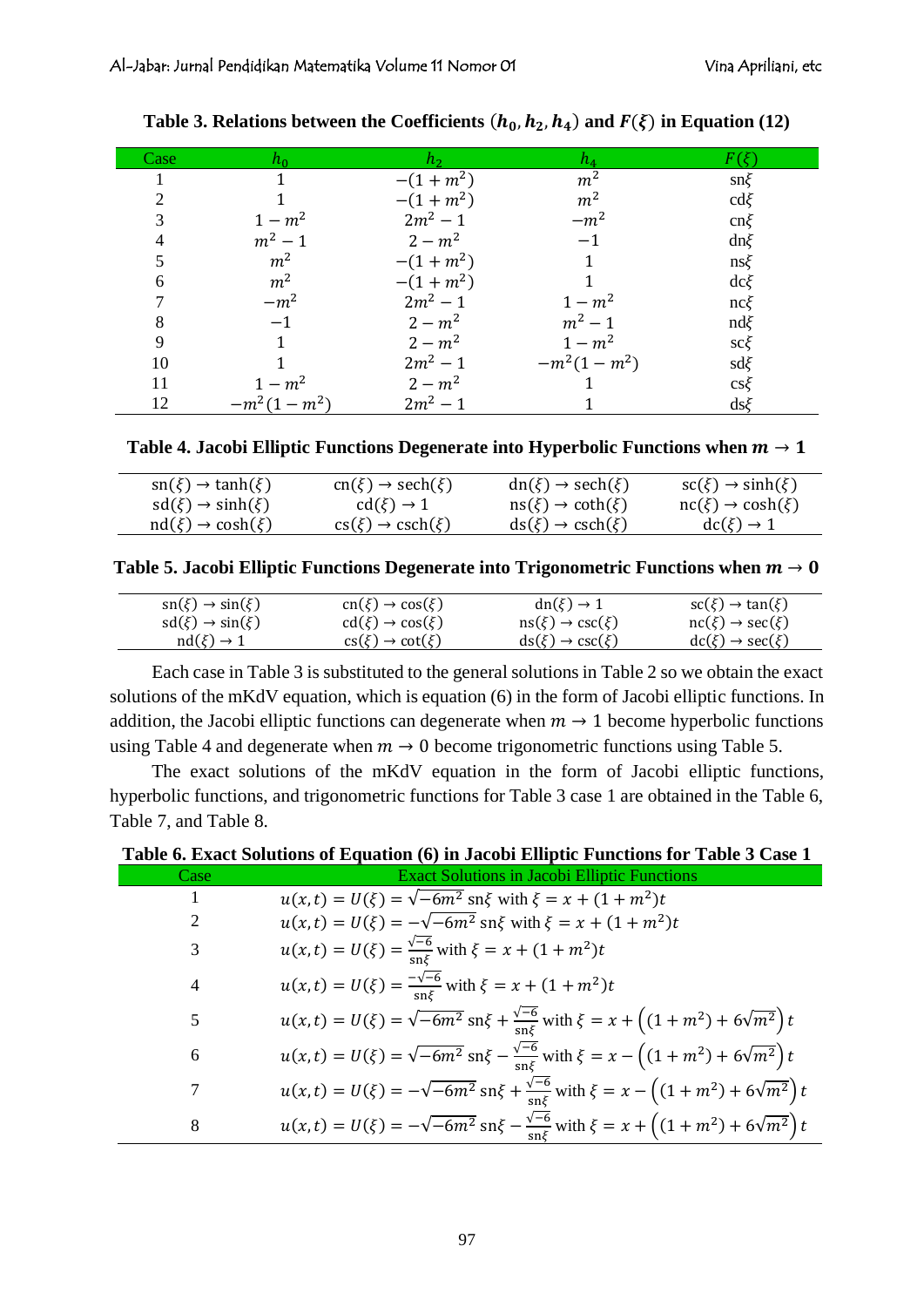| Case           | <b>Exact Solutions in Hyperbolic Functions</b>                                                       |
|----------------|------------------------------------------------------------------------------------------------------|
| 1              | $u(x, t) = U(\xi) = \sqrt{-6} \tanh(\xi)$ with $\xi = x + 2t$                                        |
| 2              | $u(x,t) = U(\xi) = -\sqrt{-6} \tanh(\xi)$ with $\xi = x + 2t$                                        |
| 3              | $u(x,t) = U(\xi) = \frac{\sqrt{-6}}{\tanh(\xi)}$ with $\xi = x + 2t$                                 |
| $\overline{4}$ | $u(x, t) = U(\xi) = \frac{-\sqrt{-6}}{\tanh(\xi)}$ with $\xi = x + 2t$                               |
| 5              | $u(x, t) = U(\xi) = \sqrt{-6} \tanh(\xi) + \frac{\sqrt{-6}}{\tanh(\xi)} \text{ with } \xi = x + 8t$  |
| 6              | $u(x,t) = U(\xi) = \sqrt{-6} \tanh(\xi) - \frac{\sqrt{-6}}{\tanh(\xi)}$ with $\xi = x - 8t$          |
| 7              | $u(x, t) = U(\xi) = -\sqrt{-6} \tanh(\xi) + \frac{\sqrt{-6}}{\tanh(\xi)} \text{ with } \xi = x - 8t$ |
| 8              | $u(x, t) = U(\xi) = -\sqrt{-6} \tanh(\xi) - \frac{\sqrt{-6}}{\tanh(\xi)} \text{ with } \xi = x + 8t$ |

**Table 7. Exact Solutions of Equation (6) in Hyperbolic Functions for Table 3 Case 1**

|  | Table 8. Exact Solutions of Equation (6) in Trigonometric Functions for Table 3 Case 1 |  |  |
|--|----------------------------------------------------------------------------------------|--|--|
|  |                                                                                        |  |  |

| Case | <b>Exact Solutions in Trigonometric Functions</b>                    |
|------|----------------------------------------------------------------------|
| 1,2  | $u(x, t) = U(\xi) = 0$ with $\xi = x + t$                            |
| 3,5  | $u(x,t) = U(\xi) = \frac{\sqrt{-6}}{\sin(\xi)}$ with $\xi = x + t$   |
| 4,8  | $u(x, t) = U(\xi) = \frac{-\sqrt{-6}}{\sin(\xi)}$ with $\xi = x + t$ |
| 6    | $u(x,t) = U(\xi) = \frac{-\sqrt{-6}}{\sin(\xi)}$ with $\xi = x - t$  |
| 7    | $u(x, t) = U(\xi) = \frac{\sqrt{-6}}{\sin(\xi)}$ with $\xi = x - t$  |

Based on Table 6, Table 7, and Table 8, there are 8 solutions in the form of Jacobi elliptic functions, 8 solutions in the form of hyperbolic functions, and 4 solutions in the form of trigonometric functions because there are cases that obtain the same solutions and there are solutions in the form of constant functions. In this article, we only discuss one case in Table 3 as an illustration, while other cases can be solved in a similar way.

The mKdV wave equation studied in this paper has solved in previous studies using the Fexpansion method (Bashir & Alhakim, 2013). In this paper, we use the extended F-expansion method to determine the exact solution of the mKdV wave equation. The general form of solutions obtained using the extended F-expansion method are more complete than using the Fexpansion method. The result of an exact solutions are expressed in the form of Jacobi elliptic functions, hyperbolic functions, and trigonometric functions with some of the solutions are the same as previous studies but there are also several different variations. In addition, several other methods have also been used by previous researchers to construct the exact solutions of the mKdV wave equation (Chai et al., 2014; Islam et al., 2015; Ji & Zhu, 2017; Nuruddeen, 2018; Gao et al., 2019). However, the exact solutions obtained in previous studies were expressed in the form of functions that were different from this study.

## **Conclusion and Suggestion**

The extended F-expansion method is one of the most effective methods in determining the exact solutions of various differential equations. In this study, the modified Korteweg-de Vries (mKdV) equation was successfully solved using the extended F-expansion method and some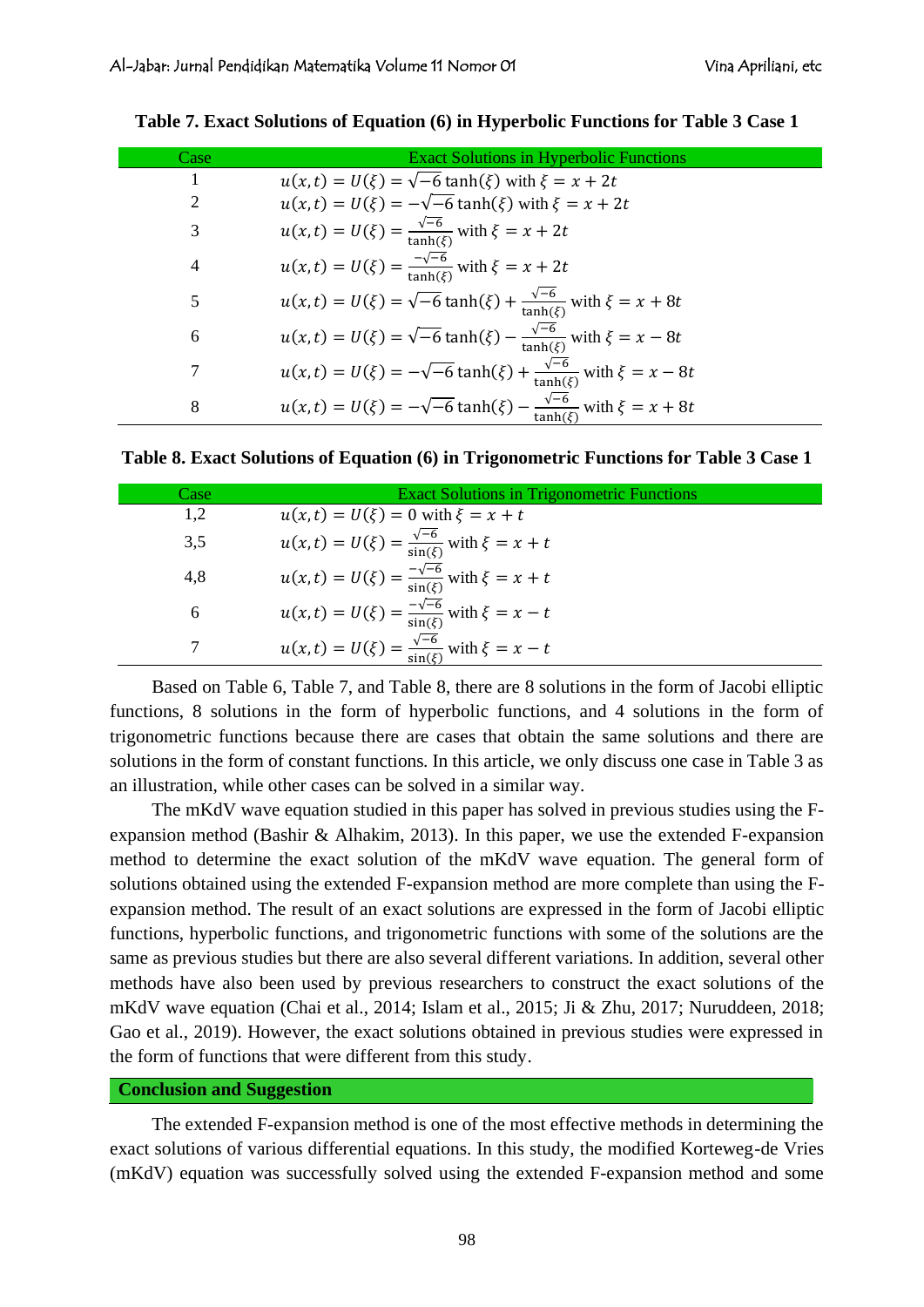exact solutions are expressed in the form of Jacobi elliptic functions, hyperbolic functions, and trigonometric functions. The correctness of all the exact solutions is verified by substituting the solutions into original equation (mKdV). The exact solution obtained using the extended Fexpansion method is more varied than the exact solution obtained in previous studies. In this study, the extended F-expansion method is used to determine the exact solutions of the thirdorder mKdV equation. Further studies are needed to apply this method in determining the solution of the mKdV equation with a higher-order.

#### **References**

- Abassy, T. A., El-Tawil, M. A., & Saleh, H. K. (2004). The solution of KdV and mKdV equations using Adomian Pade approximation. *International Journal of Nonlinear Sciences and Numerical Simulation*, *5*(4), 327–339.
- Ak, T., Karakoc, S. B. G., & Biswas, A. (2017). A new approach for numerical solution of modified Korteweg-de Vries equation. *Iranian Journal of Science and Technology, Transactions A: Science*, *41*(4), 1109–1121.
- Akbar, M. A., & Ali, N. H. M. (2017). The improved F-expansion method with Riccati equation and its applications in mathematical physics. *Cogent Mathematics*, *4*(1), 1–19.
- Al-Fhaid, A. S. (2012). New exact solutions for the modified KdV-KP equation using the extended F-expansion method. *Applied Mathematical Sciences*, *6*(107), 5315–5332.
- Apriliani, V. (2015). *Modifikasi Metode Ekspansi-F untuk Menyelesaikan Persamaan Boussinesq Orde Empat*. Skripsi: Institut Pertanian Bogor.
- Başhan, A., Uçar, Y., Yağmurlu, N. M., & Esen, A. (2016). Numerical solution of the complex modified Korteweg-de Vries equation by DQM. *Journal of Physics: Conference Series*, 766(1), 12–28.
- Bashir, M. A., & Alhakim, L. A. (2013). New F expansion method and its applications to modified KdV equation. *Journal of Mathematics Research*, *5*(4), 83–96.
- Chai, Y., Jia, T., Hao, H., & Zhang, J. (2014). Exp-function method for a generalized mKdV equation. *Discrete Dynamics in Nature and Society*, *2014*(1), 1–8. https://doi.org/10.1155/2014/153974
- Gao, F., Yang, X. J., & Ju, Y. (2019). Exact traveling-wave solutions for one-dimensional modified korteweg–de vries equation defined on cantor sets. *Fractals*, *27*(1), 1–9.
- He, Y., Zhao, Y.-M., & Long, Y. (2013). New exact solutions for a higher-order wave equation of KdV type using extended F-expansion method. *Mathematical Problems in Engineering*, *2013*(1), 1–8. https://doi.org/10.1155/2014/848069
- Islam, M. S., Akbar, M. A., & Khan, K. (2017). The improved F-expansion method and its application to the MEE circular rod equation and the ZKBBM equation. *Cogent Mathematics*, *4*(1), 1–14.
- Islam, M. S., Akbar, M. A., & Khan, K. (2018). Analytical solutions of nonlinear Klein–Gordon